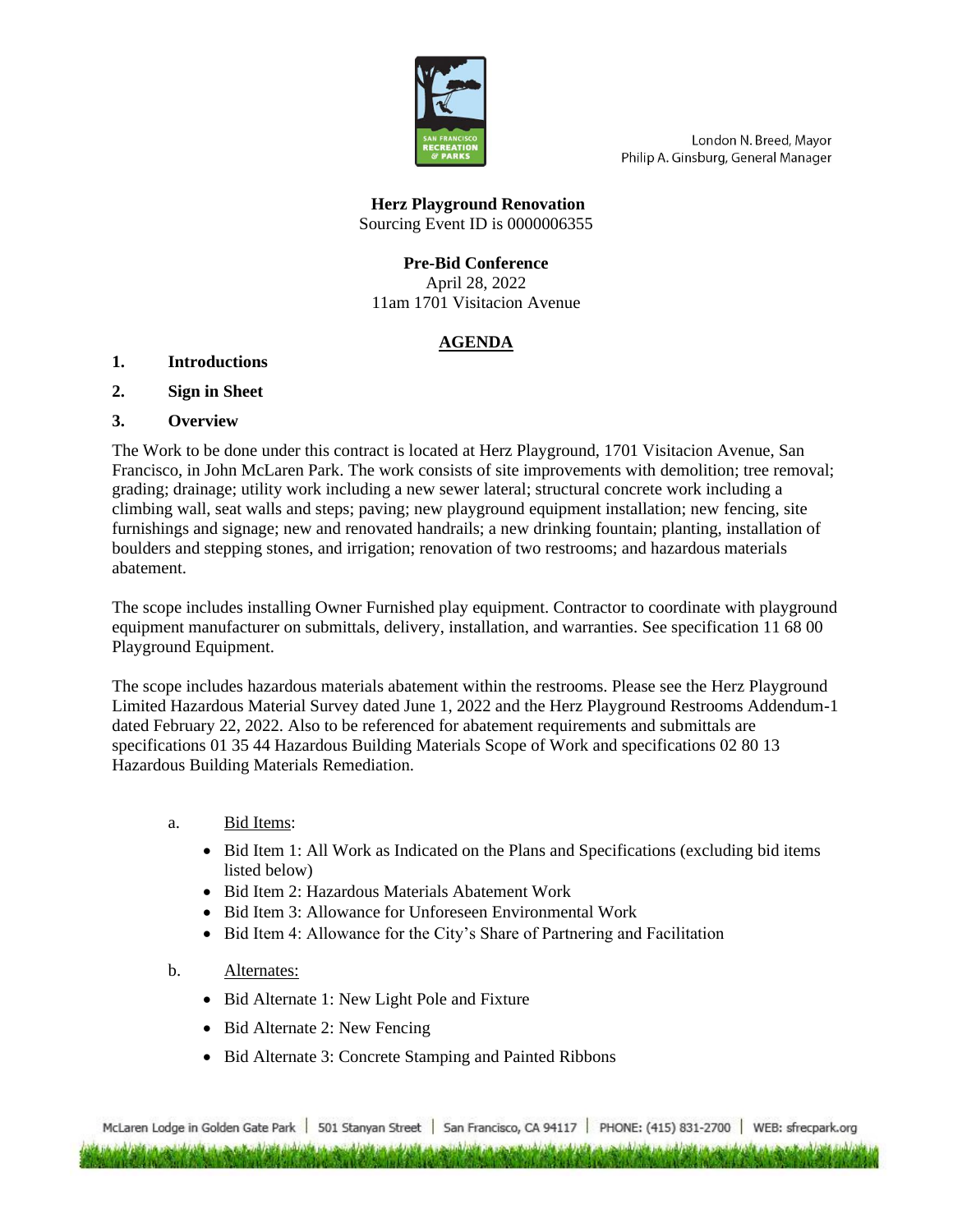- c. Warranty:
	- Contractor shall provide a warranty against defects in materials and workmanship for 24 months from the date of the Substantial Completion; and
	- It is the contractor's responsibility to secure all product manufacturer's warranties.

## **4. City Compliance**

- a. Contract Monitoring Division requirements
	- Local Business Enterprise (LBE) subtracting goals (20%) Ivan Oldenkamp 415-857-4604
		- o MBE 8.5%
		- o OBE 7.9%
		- o WBE 3.6%
- b. Office of Economic Workforce Development
	- Local Hire (30% per trade)- Joyce Wong (415) 701-4891
- c. Office of Labor Standards Enforcement- Prevailing wage rate Anna Liu (415) 554-5404
- d. Certified City Vendor

#### **5. Contract Requirements**

- a. Submittal Requirements: Review Specification Section 00 40 13 for Bidding Forms Checklist
	- Executed Bid Form (Section 00 41 00), with contractor's license number and exp. date
	- Bid security equal to 10% of the Bid (Section 00 43 13)
	- Acknowledgment of Receipt of Addenda (Section 00 43 20)
	- Proposed Subcontractors Form (Section 00 43 36)
	- Proposed Subcontractors Form for Alternate Bid Items (Section 00 43 37)
	- Bidder's Qualifications (Section 00 45 13)
	- See checklist for complete list
- b. Bids submitted digitally: Review Section 00 21 13 Appendix A.
- c. Insurance: Worker's Compensation, Commercial General Liability and Commercial Automobile Liability
	- Specification Section 00 73 16 for more information including insurance requirements related to the hazardous materials abatement work
- d. Engineer's Estimated Cost: \$1,945,000.
- e. License Requirement: Class A
	- Prime Contractor must have successfully completed a minimum of three (3) site construction projects that include similar scope and complexity during the last five (5) years involving parks, playgrounds, and/or plazas with a minimum contract value of \$1,250,00 and a minimum of three (3) subcontracted trades for each project. At least one (1) of these projects shall include hazardous abatement.